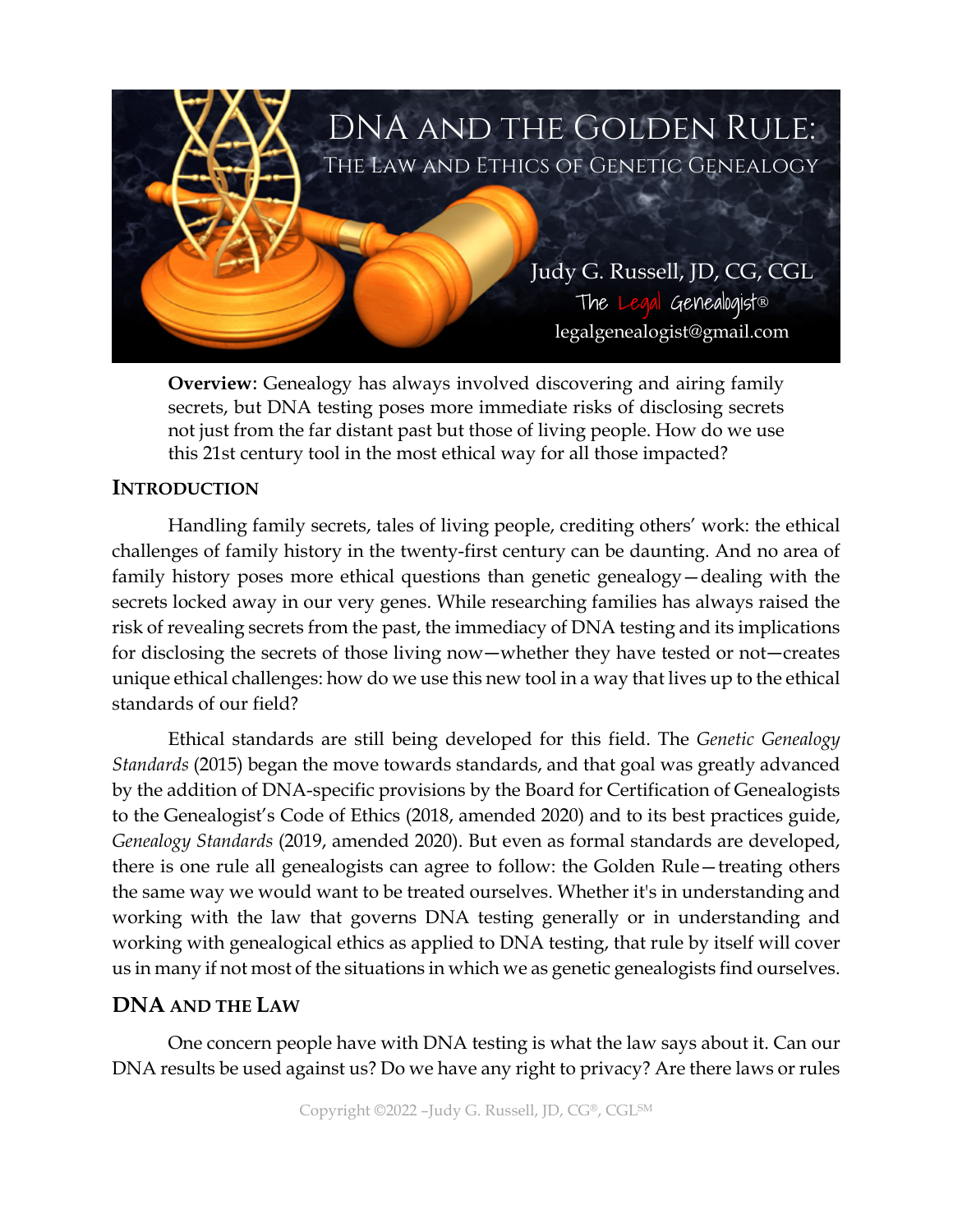about what DNA testing is allowed? What do we tell a cousin when we ask that cousin to DNA test? The Golden Rule says we must tell the cousin the truth as we know it and as we'd want that cousin to tell us if our roles were reversed. *Informed consent is the key to ethical DNA testing.*

*DNA and the law generally*: Until very recently it seemed that the DNA tests we use for genealogy had little to do with the DNA research that helps solve crimes. DNA for crime-solving looks for the kinds of markers that make each individual different from everybody else, while DNA for genealogy looks for the kinds of markers that make people alike because of shared heritage. Because DNA tests for genealogy aren't done under controlled conditions (no police officer there watching the test, for example), the results can't be used directly in a court of law. Today, however, it is known that public DNA databases are being actively mined for forensic purposes, to find leads to the family to which a criminal suspect or crime victim belongs. Although more work is needed to link a specific individual, the methodology now is well-known and the risk must be considered.

*The Genetic Information Nondiscrimination Act (GINA):* This 2008 federal statute provides that our DNA results can't be used by employers (with 15 or more employees) or health insurers to discriminate against us. The 2013 amendment to federal privacy rules under the Health Insurance Portability and Accountability Act (HIPAA) also broadened the reach of GINA so that our DNA results can't be used against us by almost any type of health provider. As with any law, GINA can always be amended and protections that now exist may be expanded or repealed.

*State protection for DNA information*: Many states have even broader protections for DNA information than the federal government has. As of 2020, 49 states had laws protecting against discrimination in health insurance, 35 against employment discrimination, and 41 had laws relating directly or indirectly to the privacy of genetic information.

*Regulation of medical genetics*: Use of DNA testing in medical research is regulated by the federal Food and Drug Administration to ensure that results reported by testing companies are accurate and based on valid testing.

# **DNA AND GENEALOGICAL ETHICS**

The bigger concern for us as genealogists is what we can, and should, do ethically with our DNA results and those of cousins whose results match our own. Here, the Golden Rule must be the guide: we must not act in a way that we wouldn't want someone else to act about our results.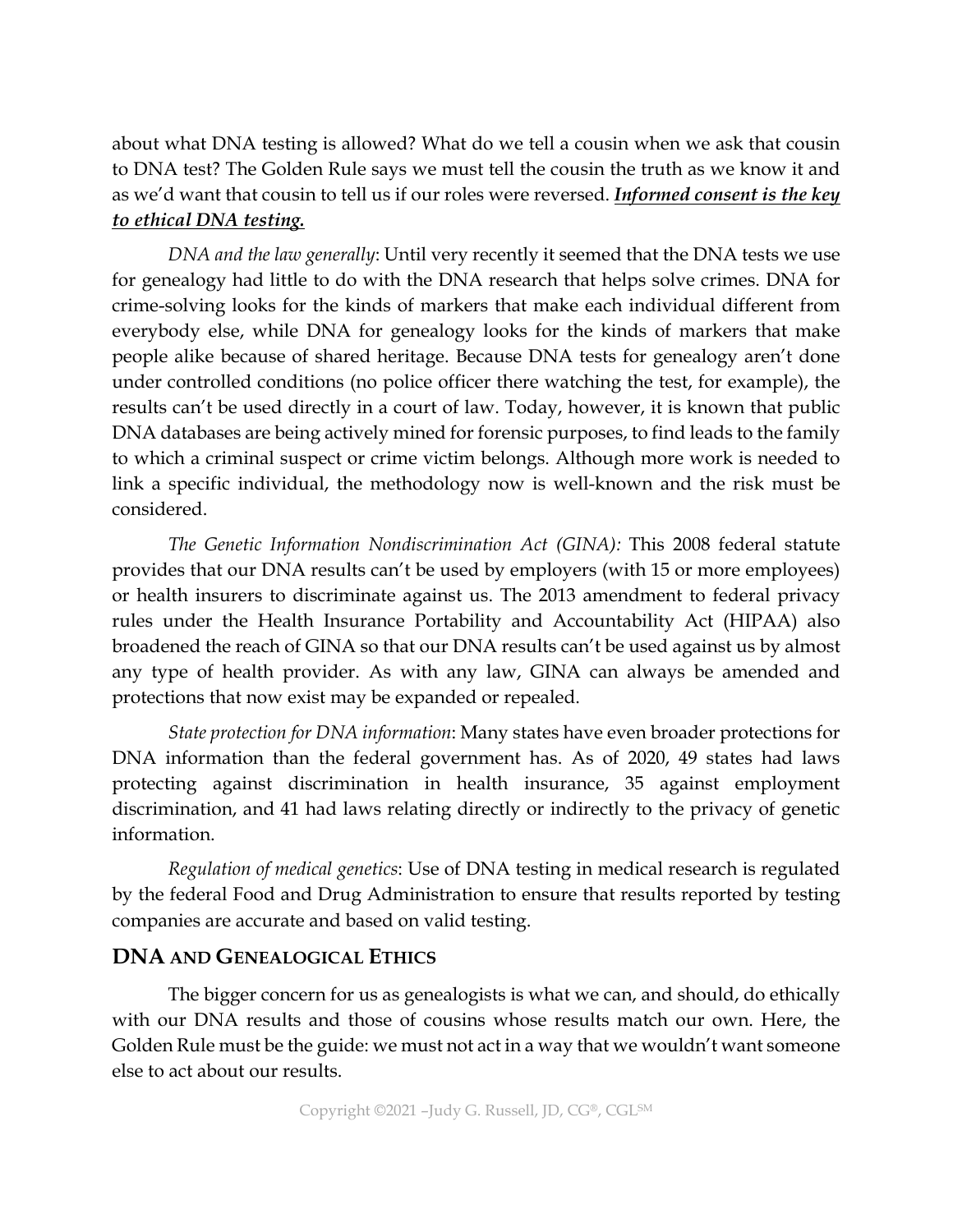*Permission to submit sample*: All DNA companies require that DNA samples be submitted *only* by the person whose DNA is to be tested or by another individual who has the legal authority to act on behalf of that person. A parent has the authority to submit a sample for a minor child; a person who has specific permission has the authority to submit a sample from the person giving permission. But legal authority is relatively narrow: a grandparent does not have legal authority to submit a sample for a grandchild. No-one should submit a sample for someone else without permission, and forging someone else's signature on a permission slip is wrong — and illegal.

*Permission to share results*: At the most, permission slips required by the testing companies give permission for the company to share test results with others who match the person whose sample is tested. These signed permission slips do not give the matches permission to *reshare* that information with others in any public forum, such as on a website or in another type of public database. Specific permission should be secured before publishing to any third person that we share a DNA match with another individual. In particular, even if we paid for a DNA test for a cousin or relative, we must understand that the DNA belongs to another person, and we should be careful not to disclose those results to third persons unless we have permission to do so. This includes even sharing screen shots of our own results when they identify others.

*Attention to disclosures inherent in results*: DNA tests can reveal information that no paper trail discloses: an undocumented adoption, for example, or the fact that someone long believed to be a parent or grandparent has no biological relationship to a child or grandchild at all. This raises two ethical concerns  $-$  (1) making sure the person who is testing understands that this kind of information **will** be revealed and (2) making sure we are very circumspect in sharing results of this nature with anyone other than those directly affected (and, even with those people, in a careful, non-public way unless specific permission to disclose is given).

*Refraining from "DNA bullying"*: In her post "No (DNA) Bullying" (#6 on the resource list), *DNAeXplained* blogger Roberta Estes describes a host of actions that go beyond merely asking for participation in DNA testing and cross over into behavior that should be regarded as bullying. Asking a cousin whose DNA we need to solve a genealogical mystery in our heritage to test at our expense is fine; blackmailing that cousin to get a sample after the cousin has refused to test is bullying. Asking a match to share genealogical information to help identify a common ancestor is appropriate; stalking that match to home or office after the match has declined to share information is bullying.